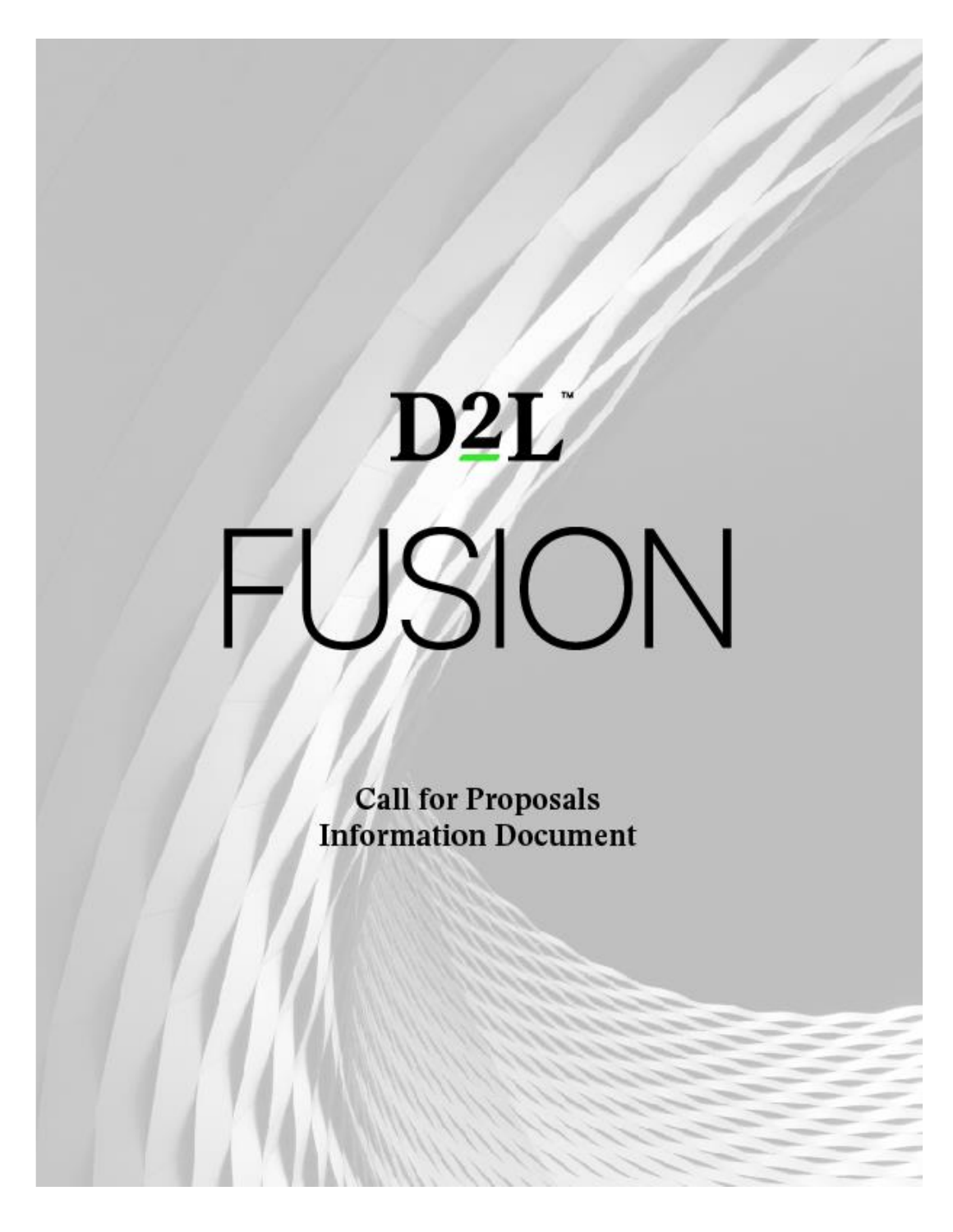

## **Contents**

 $\mathsf{I}$ 

| ٠         |
|-----------|
| $\bullet$ |
| $\bullet$ |
| $\bullet$ |
| $\bullet$ |
| $\bullet$ |
|           |
| $\bullet$ |
| $\bullet$ |
| $\bullet$ |
|           |
|           |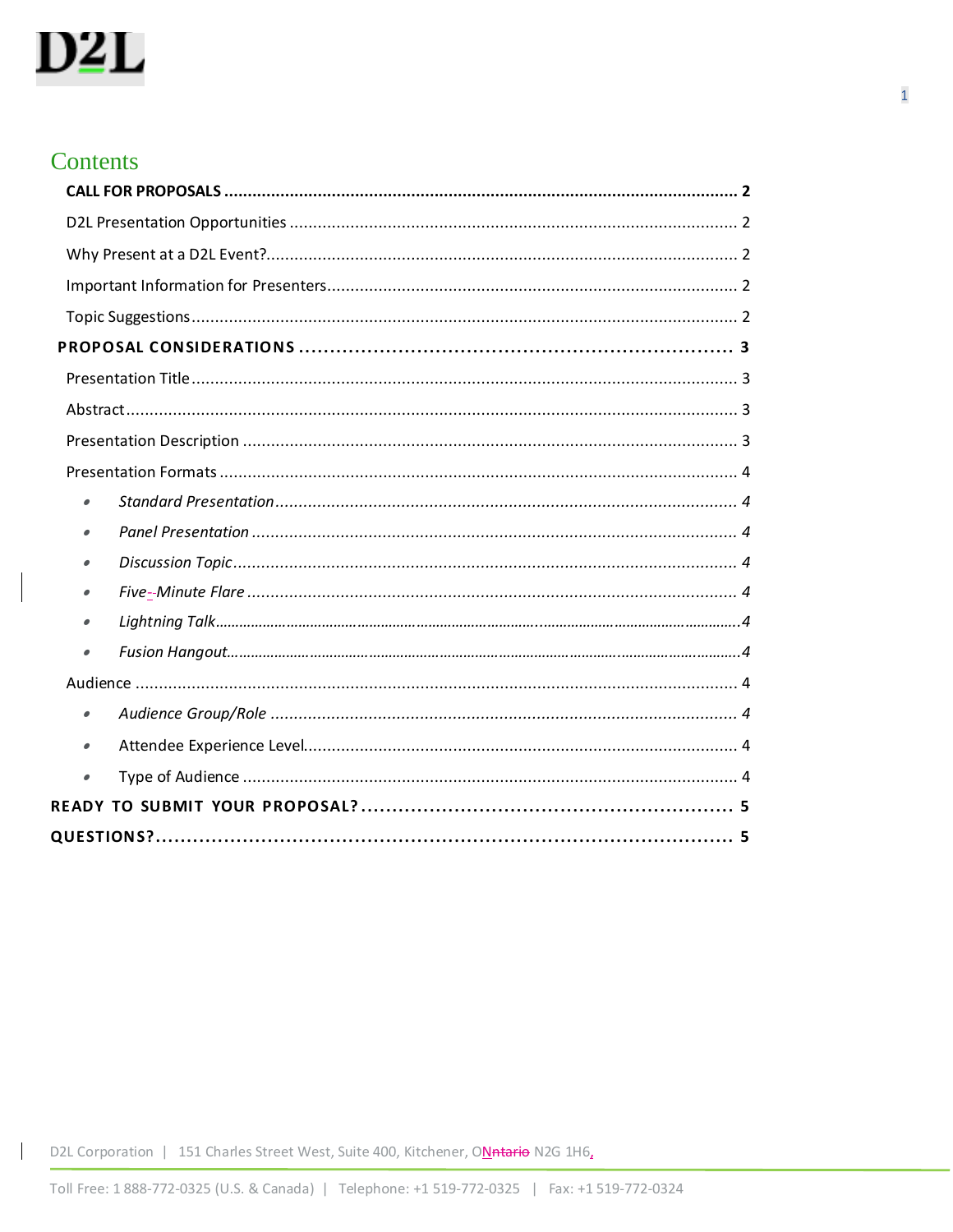

# **D2L EVENTS Call for Proposals**

**IMPORTANT INFORMATION Proposal Submission Deadline:** February 11, 2022

### <span id="page-2-0"></span>**D2l presentation opportunities**

D2L is committed to providing our customers, employees, and partners opportunities to present at various events. Whether speaking at an in-person presentation or in a webinar, you have the chance to share your story and ensure your voice is heard.

### <span id="page-2-1"></span>**Why present at a d2l event?**

D2L events enable you to share ideas, highlight industry trends on learning and development, discuss pedagogical practices or the future of modern learning inthe workforce, and highlight noteworthy projects. All presenters receive a discountedregistration rate.

### <span id="page-2-2"></span>**Important information for presenter s**

- You can create and save a draft now and submit changes to it later. However, once you submit your proposal for review,you cannot make further changes.
- The lead presenter may have only three co-presenters, for a total of four presenters.
- The lead presenter must invite their co-presenters individually to view and modify the proposal.
- D2L communicates with the lead presenter. It is the lead presenter's responsibility to coordinate allaspects of a presentation with their co-presenters.
- D2L encourages presenters from different organizations to present together.
- Presenters and co-presenters must accept the stipulated terms and conditions.

### <span id="page-2-3"></span>**Topic suggestions**

Canada

Here are some suggested topics from which to pull inspiration. D2L gives preference to presentations on the following topics:

| Accessibility and inclusive learning                                     | Admin: Best practices with semester rollover<br>(and course copying) in mind |
|--------------------------------------------------------------------------|------------------------------------------------------------------------------|
| Admin: Course lesson style guides (CSS,<br>icons, page templates)        | Admin: How to perform technical course<br>quality reviews efficiently        |
| Admin: Tools for building community and<br>collaboration in your courses | Blended learning for older learners                                          |
| Blended learning for professionals                                       | Blended learning for young learners                                          |
| Brightspace in-depth how-tos, tips, and<br>trick                         | Certification programs                                                       |
| Certification and micro-credentialing                                    | Change management with teachers,<br>instructors, faculty, and trainers       |
| Competency-based learning                                                | Course quality improvement                                                   |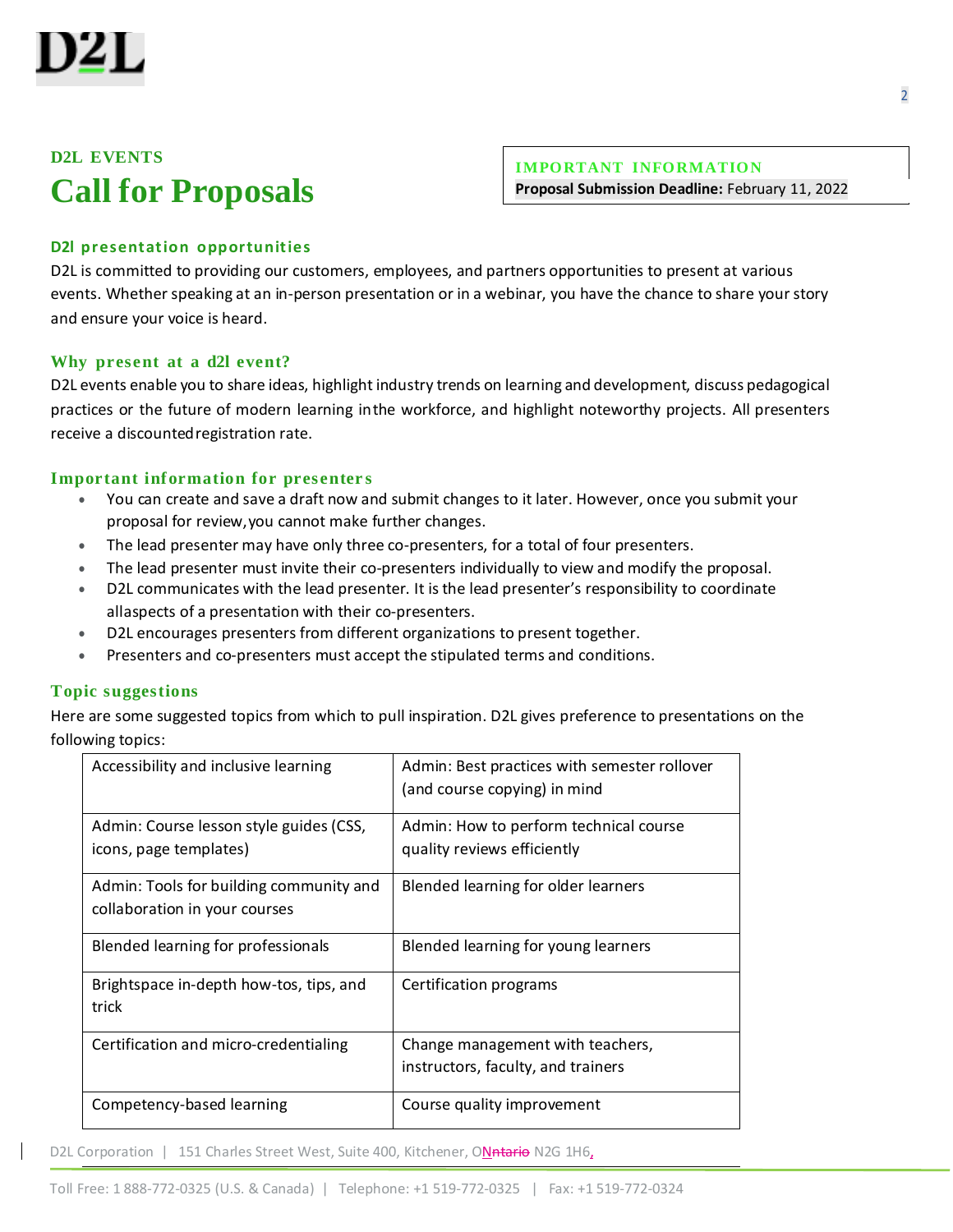

| Creating an integrated infrastructure            | D2L site admins                                                         |
|--------------------------------------------------|-------------------------------------------------------------------------|
| Data and analytics                               | Designing LMS for maintainability/scalability                           |
| DIY analytics                                    | Driving growth with learning                                            |
| <b>Engaging all learners</b>                     | Exam security and delivery                                              |
| Extensibility                                    | Faculty and trainer development and success                             |
| Gamification                                     | How to engage with an online community<br>efficiently                   |
| How to keep students and learners<br>engaged     | Implementation and migration                                            |
| Inclusive learning                               | Innovation in learning                                                  |
| Instructional technology and design              | Leadership and organizational strategy                                  |
| Learner engagement                               | Learner growth: Proficiency                                             |
| Learning communities                             | Learning in the flow of work                                            |
| Making education and training accessible         | Meeting the needs of today's learners/learner<br>engagement and success |
| Micro-credentialing                              | Personalized learning                                                   |
| Popular D2L features                             | Practical LMS tips on a shoestring budget                               |
| Practical tips for healthy learner<br>engagement | Staying ahead with strategy                                             |
| Supporting learners with technology              | Third-party solutions and extensibility                                 |
| Use of AI in assessment                          | Women in leadership                                                     |

# <span id="page-3-0"></span>Proposal Considerations

### <span id="page-3-1"></span>PRESENTATION TITLE (maximum 100 characters)

This is an opportunity to catch attendees' eye.

### <span id="page-3-2"></span>ABSTRACT (maximum 350 characters)

Canada

This is the description D2L will use in the program and online for attendees to understand whatthe session will be about. Be consistent and use style!

### <span id="page-3-3"></span>PRESENTATION DESCRIPTION (maximum 3,000 characters)

This is where you share the content of your presentation with the Review Committee.The more detailed your description, the better the Review Committee will understand your presentation goals.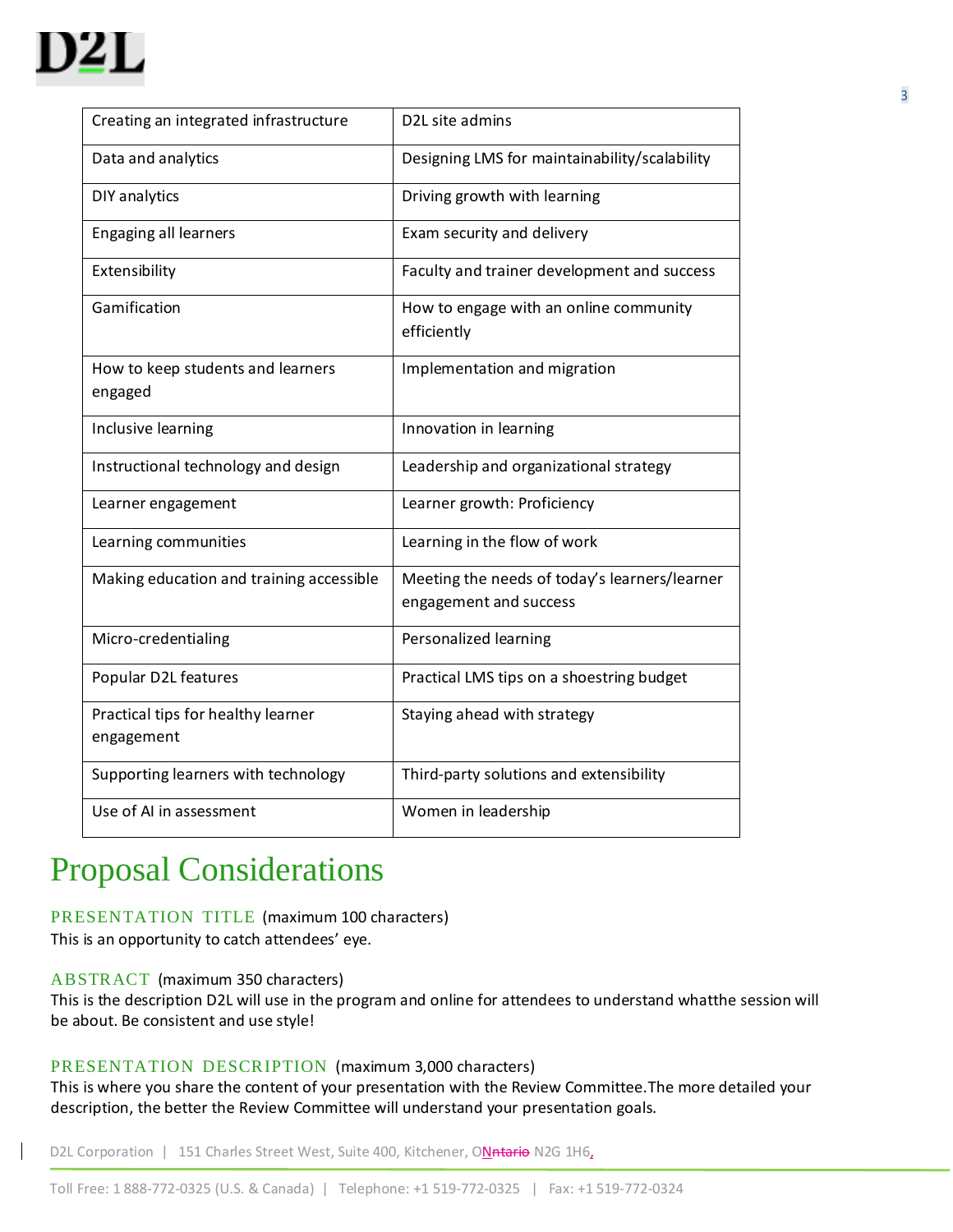

### <span id="page-4-0"></span>PRESENTATION FORMATS

Choose one of the following presentation formats. Please note that the Steering Committee might recommend a different format for your presentation after reviewing your proposal:

• **Standard Presentation**

<span id="page-4-1"></span>Presenters share their topic in a traditional webinar or breakout session setting.

• **Panel Presentation**

This format includes a group of presenters with a moderator, speaking as a panel in a traditional inperson setting or webinar. You will organize the panelists and facilitate the discussion.

### • **Discussion**

Facilitators/presenters prepare questions and drive discussions that lead to in-depth debates and encourageaudience members to give and receive feedback or to share similar interests in a discussion forum setting.

### • **Five-Minute Flare**

Presenters share 15 slides, each of which is displayed for 20 seconds before the next slide is automaticallyshown (similar to the PechaKucha format). Interesting visuals and fluid speaking are key to a successful Flare presentation.

### • **Lightning Talk**

Presenters share high-level information about their topic in a format that is longer than a Five-Minute Flare but shorter than a standard presentation.

### • **Fusion Hangout**

Presenters showcase their organization during a 10-to-15-minute interactive activity. Anything goes: stretches, meditation and wellness activities, drum demonstration, team building, improv activities, culinary activities.

### **AUDIENCE**

### **Audience groups/roles:**

- Site admins/IT
- Teachers/faculty/trainers/instructors
- Instructional designers/technologists
- Organizational leaders

### **Audience experience level:**

- Novice
- Intermediate
- Advanced

### <span id="page-4-2"></span>**Audience types:**

 $\bullet$  K-12

Canada

- Higher education
- Corporate
- Association
- Government